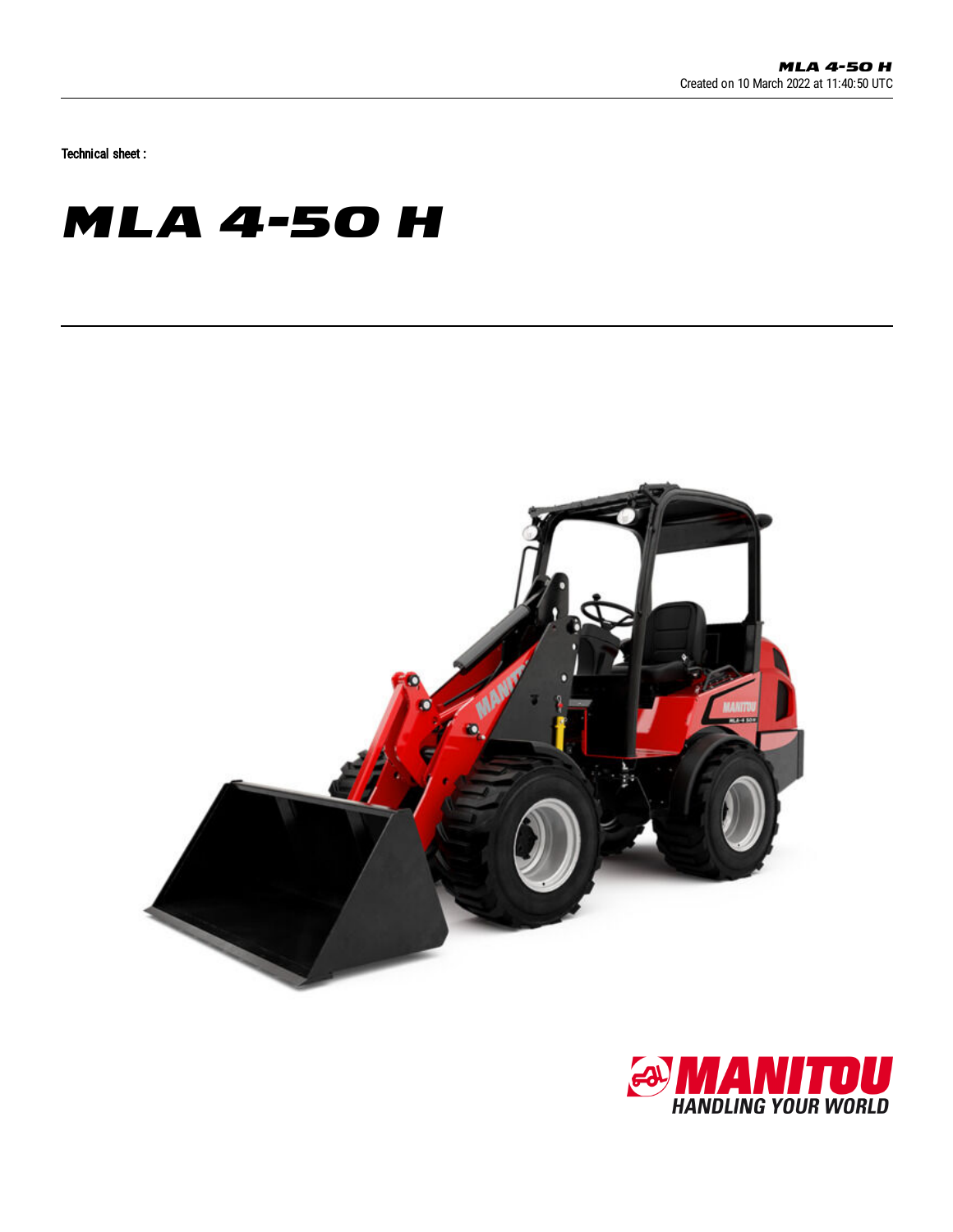| <b>Capacities</b>                                                |                | <b>Metric</b>                   |
|------------------------------------------------------------------|----------------|---------------------------------|
| Static tipping load with bucket (straight)                       |                | 1839 kg                         |
| Static tipping load with bucket (full turn)                      |                | 1205 kg                         |
| Static tipping load with forks (straight)                        |                | 1480 kg                         |
| Static tipping load with forks (full turn)                       |                | 971 kg                          |
| Max. height of bucket pivot point                                | h35            | 3.01 m                          |
| Max. lifting height (below forks)                                | h3             | 2.77 m                          |
| Breakout force with bucket                                       |                | 2412 daN                        |
| <b>Weight and dimensions</b>                                     |                |                                 |
| Unladen weight (with forks) with 2-post canopy                   |                | 2740 kg                         |
| Unladen weight (with forks) with 4-post canopy                   |                | 2790 kg                         |
| Overall length to carriage (with hitch)                          | 111            | 3.55 m                          |
| Overall length to carriage (without hitch)                       | 13             | 3.55m                           |
| Wheelbase                                                        | y              | 1.62 mm                         |
| Overall width of 2 posts canopy                                  | b21            | 1.01 m                          |
| Overall width of 4 posts canopy                                  | b22            | 1.02 <sub>m</sub>               |
| Overall width (over tyres)                                       | b1             | 1.33 <sub>m</sub>               |
| Overall height with FOPS removed and ROPS folded                 | h36            | 1.84 <sub>m</sub>               |
| Overall height with 2 posts canopy                               | h37            | 2.54 m                          |
| Overall height with 4 posts canopy                               | h38            | 2.32 m                          |
| Overall height with cab                                          | h17            | 2.32 m                          |
| Tilt-up angle                                                    | a4             | 45°                             |
| Tilt-down angle                                                  | a <sub>5</sub> | 53°                             |
| Articulation angle                                               |                | 45°                             |
| Ground clearance                                                 | m4             | 0.25 <sub>m</sub>               |
| <b>Engine</b>                                                    |                |                                 |
| Engine brand                                                     |                | Yanmar                          |
| Engine model                                                     |                | 4TNV88                          |
| Environmental norm                                               |                | Stage 3A                        |
| Number of cylinders / Capacity of cylinders                      |                | 4 - 2200 cm <sup>3</sup>        |
| I.C. Engine power rating / Power (kW)                            |                | 47 Hp / 35 kW                   |
| Max. torque / Engine rotation                                    |                | 1680 Nm / 137 rpm               |
| Engine cooling system                                            |                | 2 radiators water + hydraulic o |
| <b>Transmission</b>                                              |                |                                 |
| Transmission type                                                |                | Hydrostatic                     |
| Number of gears (forward / reverse)                              |                | 2/2                             |
| Max. travel speed (may vary according to applicable regulations) |                | 20 km/h                         |
| Differential lock                                                |                | Machine Lock Rear & front       |
| Parking brake                                                    |                | Manual                          |
| <b>Hydraulics</b>                                                |                |                                 |
| Hydraulic pump type                                              |                | Gear pump                       |
| Hydraulic flow - Pressure                                        |                | 57 I/min / 207 Bar              |
| Drive hydraulic system pressure                                  |                | 410 Bar                         |
| <b>Tank capacities</b>                                           |                |                                 |
| Hydraulic oil                                                    |                | 42                              |
| Fuel tank                                                        |                | 681                             |
| Noise and vibration                                              |                |                                 |
| Vibration to whole hand/arm                                      |                | $< 2.50$ m/s <sup>2</sup>       |
| <b>Miscellaneous</b>                                             |                |                                 |
| Safety cab homologation                                          |                | ROPS - FOPS cab (level 1)       |
|                                                                  |                |                                 |

2 radiators water + hydraulic oil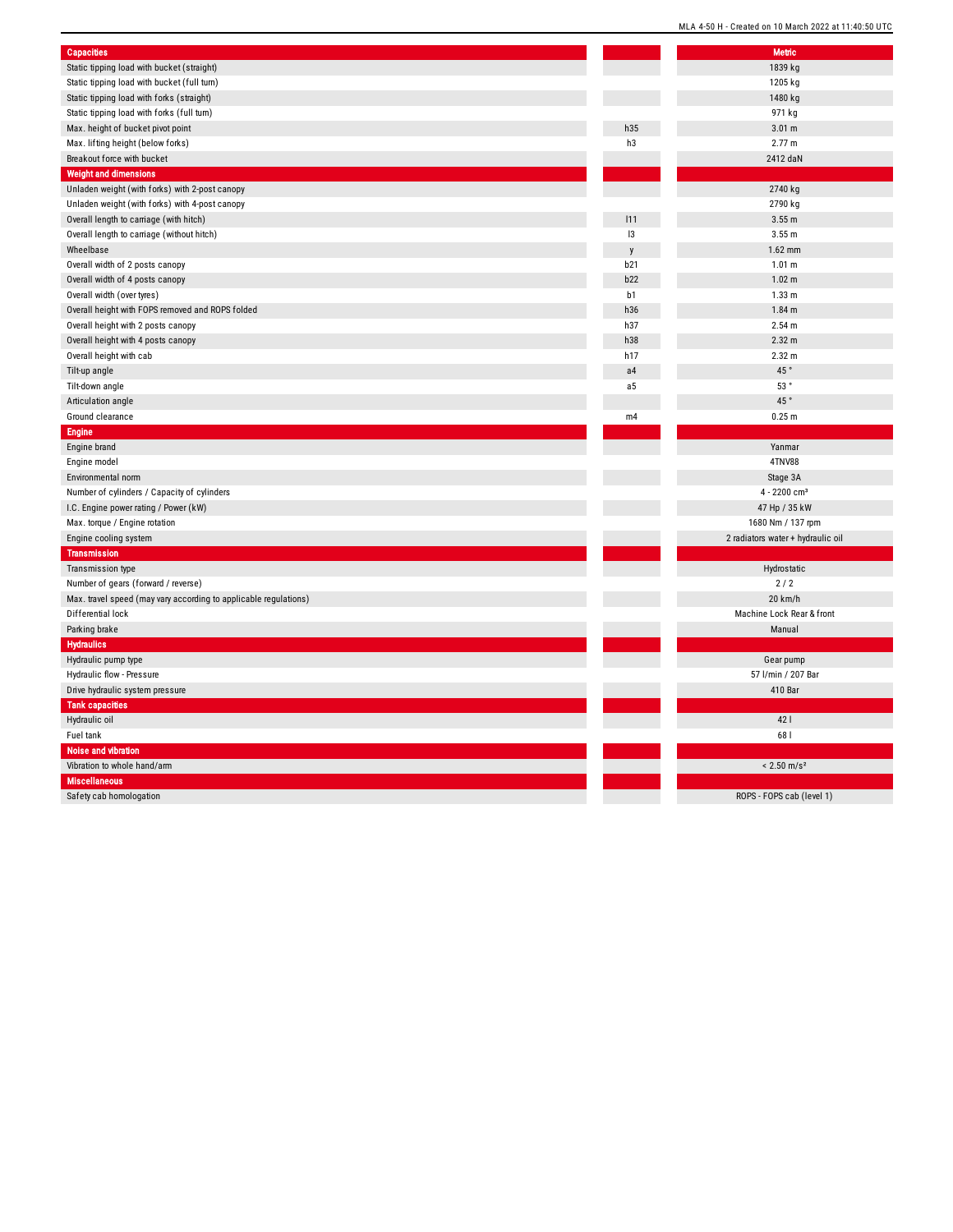## Options / Finishing

S: Standard / O: Optional / -: Not available

|                                                          | <b>Essential</b> |
|----------------------------------------------------------|------------------|
| <b>Lifting function</b>                                  |                  |
| Easy Connect System (E.C.S.)                             | S                |
| Hydraulic attachment locking                             | 0                |
| Operator station                                         |                  |
| Adjustable and telescopic steering column                | S                |
| Air suspension seat                                      | $\Omega$         |
| Canopy                                                   | S                |
| Suspension Seat - Mechanical                             | S                |
| Motorization/Power                                       |                  |
| Attachment hydraulic line                                | S                |
| Continuous flow hydraulics                               | S                |
| Hand throttle                                            | S                |
| Self cleaning air prefilter                              | S                |
| Lighting                                                 |                  |
| Complete road lighting                                   | $\pmb{0}$        |
| Flat LED rotating beacon (-71 mm)                        | 0                |
| Front and rear work lights on cab (x4: 2 front + 2 rear) | S                |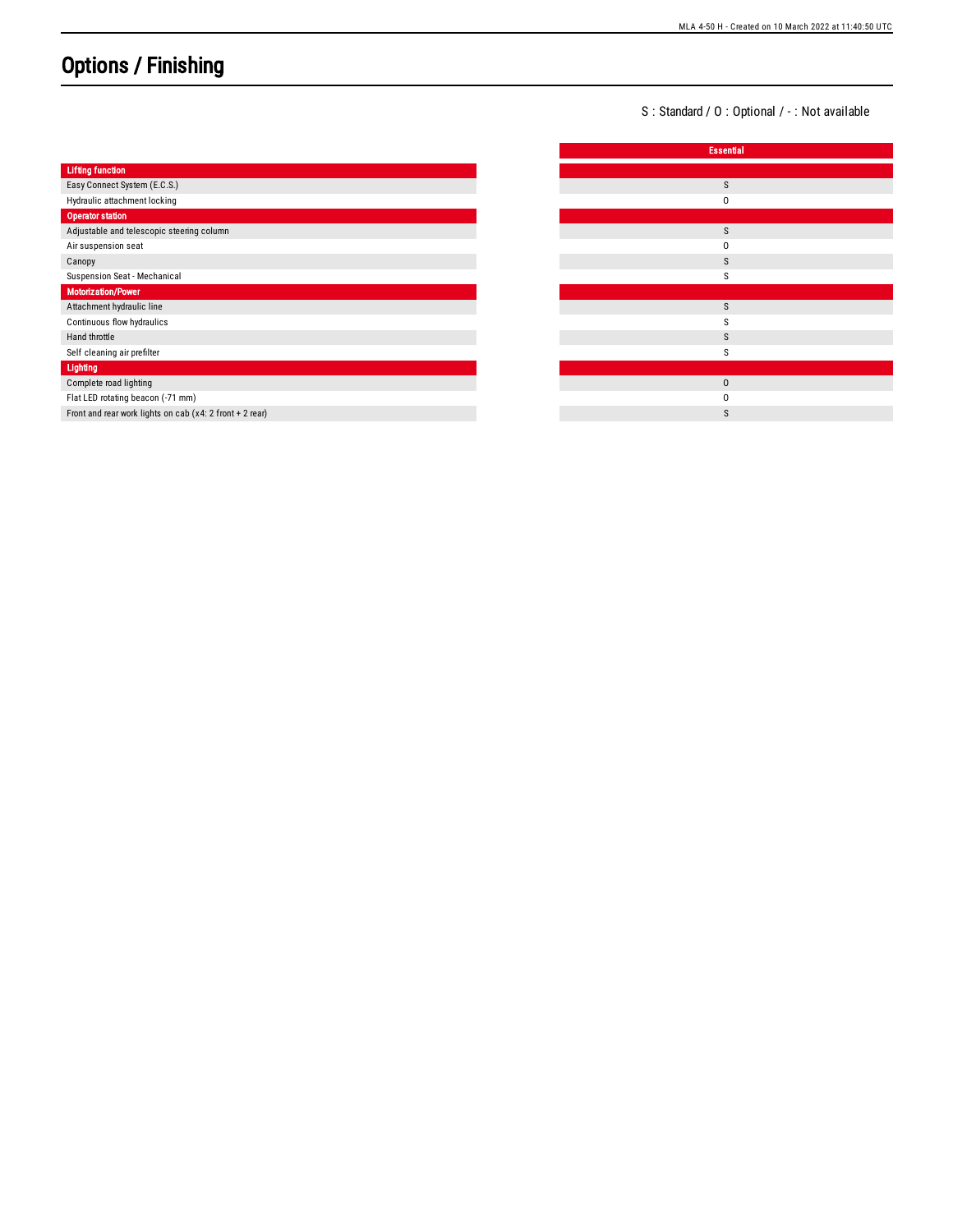## MLA 4-50 H - Dimensional drawing